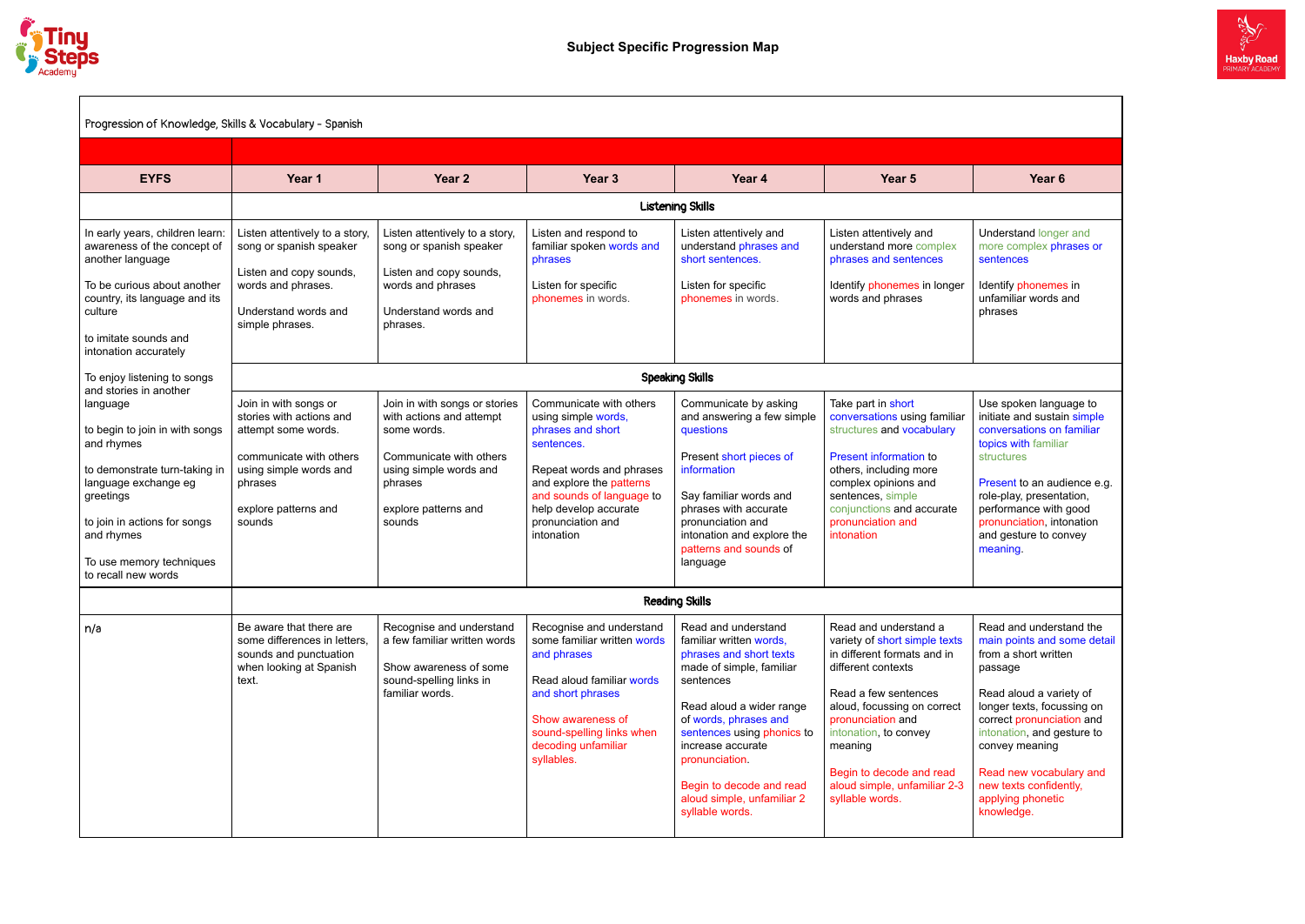

|     | <b>Writing Skills</b>                                                                                            |                                                                                                                                                                                                                                                                                                                              |                                                                                                                                                                                                                                                                                                                                                                        |                                                                                                                                                                                                                                                                                                                                                                   |                                                                                                                                                                                                                                                                                                                                                                                                             |                                                                                                                              |  |
|-----|------------------------------------------------------------------------------------------------------------------|------------------------------------------------------------------------------------------------------------------------------------------------------------------------------------------------------------------------------------------------------------------------------------------------------------------------------|------------------------------------------------------------------------------------------------------------------------------------------------------------------------------------------------------------------------------------------------------------------------------------------------------------------------------------------------------------------------|-------------------------------------------------------------------------------------------------------------------------------------------------------------------------------------------------------------------------------------------------------------------------------------------------------------------------------------------------------------------|-------------------------------------------------------------------------------------------------------------------------------------------------------------------------------------------------------------------------------------------------------------------------------------------------------------------------------------------------------------------------------------------------------------|------------------------------------------------------------------------------------------------------------------------------|--|
| n/a | Copy a few familiar words.                                                                                       | Copy familiar words and<br>some new words carefully.                                                                                                                                                                                                                                                                         | Write some familiar simple<br>phrases using a model<br>Write some familiar, simple<br>words from memory<br>Write some simple<br>graphemes                                                                                                                                                                                                                              | Write a short text using a<br>model<br>Write a few simple<br>sentences from memory,<br>applying phonics knowledge<br>Apply phonic knowledge to<br>support writing familiar and<br>some unfamiliar words                                                                                                                                                           | Write more complex<br>sentences and short texts<br>using a model and/or word<br>bank<br>Write a few more complex<br>sentences from memory,<br>applying phonics knowledge<br>Use a dictionary to find new<br>vocabulary or check the<br>spelling of words.                                                                                                                                                   | W<br><b>CC</b><br>m<br>W<br>m<br>of<br>ar<br>kr<br>U:<br>VC<br><b>sp</b><br>gr<br>ne                                         |  |
|     | <b>Knowledge of Phonics</b>                                                                                      |                                                                                                                                                                                                                                                                                                                              |                                                                                                                                                                                                                                                                                                                                                                        |                                                                                                                                                                                                                                                                                                                                                                   |                                                                                                                                                                                                                                                                                                                                                                                                             |                                                                                                                              |  |
| n/a |                                                                                                                  | Know that in Spanish, some<br>letters make different<br>sounds to English<br>Begin to notice the<br>differences of:<br>Vowels: a e i o u<br>Tricky sounds: j, ll, ñ, h,<br>rr, z,<br>Accents e.g. ó                                                                                                                          | Know about the following<br>phonemes and graphemes<br>aeiou<br>II, ñ, h (greetings)<br>v, z, j, (rr, d)<br>(colours)<br><b>y</b> (connectives)<br><b>Blended vowels:</b><br>Ue, ie, ua, ei,<br>Awareness of<br>accent on words<br>Apply phonics knowledge to<br>the skills above (in red)                                                                              | Know about the following<br>phonemes and graphemes<br>As year 3 +<br>rr, d<br>Que, qui<br>Ce, ci<br>ay<br>$\blacksquare$<br>Apply phonics knowledge to<br>the skills above (in red)                                                                                                                                                                               | Know about the following<br>phonemes and graphemes<br>As year 4 +<br>la, eo, uy, ai, io<br>ge, gi<br>Apply phonics knowledge to<br>the skills above (in red)                                                                                                                                                                                                                                                | Kı<br>pł<br>Α<br>th                                                                                                          |  |
|     | Knowledge of Grammar                                                                                             |                                                                                                                                                                                                                                                                                                                              |                                                                                                                                                                                                                                                                                                                                                                        |                                                                                                                                                                                                                                                                                                                                                                   |                                                                                                                                                                                                                                                                                                                                                                                                             |                                                                                                                              |  |
| n/a | Understand some basic<br>grammar appropriate to the<br>language being studied<br>and age-related<br>expectations | Understand some basic<br>grammar appropriate to the<br>language being studied and<br>age-related expectations<br>E.g.<br>• Know what nouns and<br>adjectives are<br>• Begin to show awareness<br>of adjective order<br>. Form the negative eg me<br>gusta / no me gusta<br>• Understand how to use 'y'<br>to join two words. | Understand some basic<br>grammar appropriate to the<br>language being studied e.g.<br>· nouns - gender:<br>masculine and feminine for<br>singular nouns, (form<br>plurals)<br>· adjectives - order<br>• verbs - awareness of 1st<br>and 3rd person,<br>• verbs - form negatives.<br>• conjunctions: and, but<br>Apply grammatical<br>knowledge to skills (in<br>green) | Understand some basic<br>grammar appropriate to the<br>language being studied:<br>•nouns - singular and<br>plural, masculine and<br>feminine<br>•adjectives - order and<br>agreement (m/f.s, m pl)<br>• verbs - aware of 1st, 2nd<br>and 3rd person in Q and A<br>• verbs - how to form the<br>negative<br>• Conjunctions: and, but,<br>also<br>Apply grammatical | Understand some basic<br>grammar appropriate to the<br>language being studied:<br>• nouns - singular and<br>plural, masculine and<br>feminine and related articles<br>(indefinite and definite)<br>•adjectives - order and<br>agreement (ms, mpl, fs, fpl.)<br>$\cdot$ verbs $-$ use 1st, 2nd, 3rd<br>person<br>• verbs - form negatives<br>• Conjunctions: and, but,<br>also, because<br>Apply grammatical | U<br>gr<br>la<br>$\cdot$ 1<br>pl<br>fe<br>$($ ir<br>٠a<br>ag<br>$\cdot$<br>pe<br>٧e<br>$\cdot$<br>$\cdot$<br>pr<br>$\cdot$ ( |  |



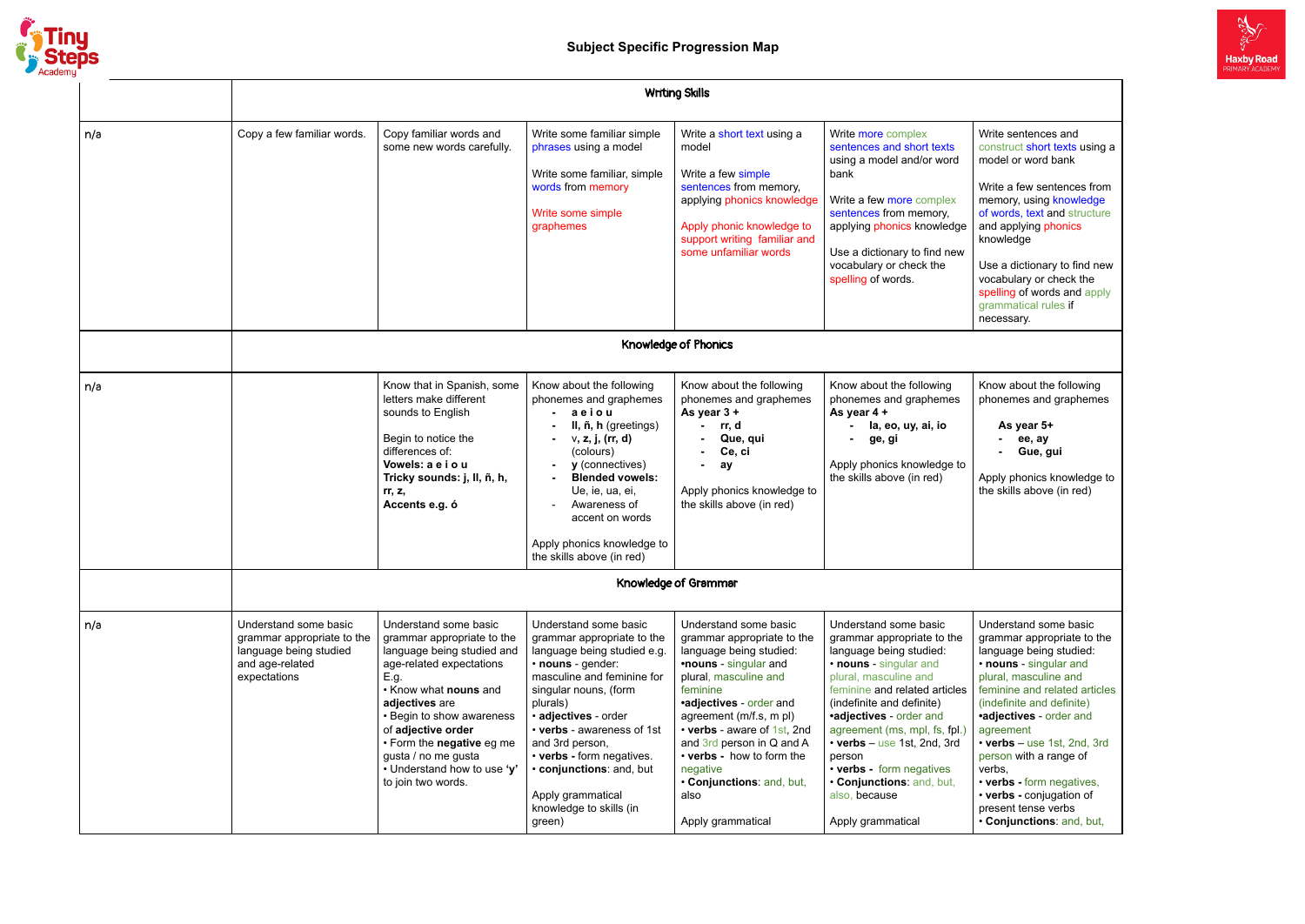

## **Subject Specific Progression Map**

|                                                                                                                                                                                                                                           |                                                                                                                                                                                                                                                       |                                                                                                                                                                                                                                                                                                                                 | knowledge to skills (in<br>green)                                                                                                                                                                                                                                                                                                                                                                                                                | knowledge to skills (in<br>green)                                                                                                                                                                                                                                                                                                                                                                                                                                                                                                                       | al<br>W<br>$\bullet$ ;<br>p<br>W                                                                                                                                                                                     |  |
|-------------------------------------------------------------------------------------------------------------------------------------------------------------------------------------------------------------------------------------------|-------------------------------------------------------------------------------------------------------------------------------------------------------------------------------------------------------------------------------------------------------|---------------------------------------------------------------------------------------------------------------------------------------------------------------------------------------------------------------------------------------------------------------------------------------------------------------------------------|--------------------------------------------------------------------------------------------------------------------------------------------------------------------------------------------------------------------------------------------------------------------------------------------------------------------------------------------------------------------------------------------------------------------------------------------------|---------------------------------------------------------------------------------------------------------------------------------------------------------------------------------------------------------------------------------------------------------------------------------------------------------------------------------------------------------------------------------------------------------------------------------------------------------------------------------------------------------------------------------------------------------|----------------------------------------------------------------------------------------------------------------------------------------------------------------------------------------------------------------------|--|
| Knowledge of Vocabulary                                                                                                                                                                                                                   |                                                                                                                                                                                                                                                       |                                                                                                                                                                                                                                                                                                                                 |                                                                                                                                                                                                                                                                                                                                                                                                                                                  |                                                                                                                                                                                                                                                                                                                                                                                                                                                                                                                                                         |                                                                                                                                                                                                                      |  |
| <b>Greetings:</b><br>Numbers: 1-10<br><b>Colours: 6</b><br>Nouns: fruit, body parts,<br>mini beasts, seaside<br>words<br>Story vocab:<br>Gingerbread man,<br>Adjectives: colours + big,<br>small<br>Verbs: Es, Quiero, Tengo,<br>Me gusta | <b>Greetings:</b><br>Numbers: 1-15<br><b>Colours: 8</b><br>Nouns: animals, pirate<br>vocab, countries<br>Story vocab: goldilocks<br>and the three bears, 10<br>semillas<br>Adjectives: big, medium,<br>small<br>Verbs: Es, Quiero, Tengo,<br>Me gusta | <b>Greetings:</b><br>Numbers: 1-15<br><b>Colours: 8</b><br>Connectives: y, pero<br>Nouns: fruit, family, some<br>masculine animals<br>Adjectives: colours, big,<br>small<br>Verbs:<br>1st: me llamo, tengo,<br>quiero, es, vivo/hay?, me<br>gusta, Veo<br>2nd: te gusta<br>Apply knowledge of<br>vocabulary in skills (in blue) | Greetings:<br>Numbers: 1-30<br><b>Colours: 8 inc plural</b><br>endings<br>Connectives: y, pero,<br>también<br>Nouns: hair, eyes,<br>animals, days of the<br>week, months, party food,<br>Adjectives: colours, big,<br>small, personal<br>descriptions, animal<br>descriptions,<br>1st: me llamo, tengo,<br>quiero, es, hay, me gusta,<br>soy<br>2nd: te llamas, tienes,<br>3rd: se llama<br>Apply knowledge of<br>vocabulary in skills (in blue) | <b>Greetings:</b><br>Numbers: 1-50 + tens<br><b>Colours: 8 including</b><br>m.f.s.pl endings<br>Connectives: y, pero,<br>también, porque,<br>Nouns: sports, planets,<br>clothing<br>Adjectives: colours, size,<br>sport adjectives, planet<br>adjectives,<br>Verbs:<br>1st: me llamo, tengo,<br>quiero, es, hay, me gusta,<br>opinions, Ilevo, singular<br>conjugation of some<br>regular verbs.<br>2nd: te llamas, tienes, te<br>gusta, Ilevas, quieres<br>3rd: se llama, tiene, lleva,<br>son<br>Apply knowledge of<br>vocabulary in skills (in blue) | G<br>N<br>C<br>a<br>C<br>T<br>e <sub>l</sub><br>N<br>tc<br>A<br>pl<br>V<br>1 <sub>5</sub><br>q<br> 0 <br>2 <sub>l</sub><br>$\mathbf{g}$<br>3 <sub>l</sub><br>$\mathsf{R}$<br>C<br>C(<br>a<br>$\mathsf{V}$<br>A<br>V( |  |
|                                                                                                                                                                                                                                           |                                                                                                                                                                                                                                                       | Haxby Road 100                                                                                                                                                                                                                                                                                                                  |                                                                                                                                                                                                                                                                                                                                                                                                                                                  |                                                                                                                                                                                                                                                                                                                                                                                                                                                                                                                                                         |                                                                                                                                                                                                                      |  |
| Spanish theme day<br><b>Cultural activities</b><br>throughout the year                                                                                                                                                                    | Spanish theme day<br><b>Cultural activities</b><br>throughout the year                                                                                                                                                                                | Spanish School Link<br>Xmas Cards<br><b>Spring Project</b><br>Video Call<br>Spanish theme day<br><b>Cultural activities</b><br>throughout the year                                                                                                                                                                              | Spanish School Link<br>Xmas Cards<br><b>Spring Project</b><br>Video Call<br>Spanish theme day<br><b>Cultural activities</b><br>throughout the year                                                                                                                                                                                                                                                                                               | Spanish School Link<br>Xmas Cards<br><b>Spring Project</b><br>Video Call<br>Spanish theme day<br><b>Cultural activities</b><br>throughout the year<br>Poetry competition<br>(depending on enrichment)                                                                                                                                                                                                                                                                                                                                                   | S<br>$\mathsf{S}$<br>C<br>tł<br>P(<br>(d                                                                                                                                                                             |  |
|                                                                                                                                                                                                                                           |                                                                                                                                                                                                                                                       |                                                                                                                                                                                                                                                                                                                                 |                                                                                                                                                                                                                                                                                                                                                                                                                                                  |                                                                                                                                                                                                                                                                                                                                                                                                                                                                                                                                                         |                                                                                                                                                                                                                      |  |



lso, because, however, which • **adverbials** including ossessive adjectives eg with my dog, **Greetings: Numbers: 1-100 + Colours: 8+ including agreement Connectives: y, pero. También, porque, sin embargo, que, con Nouns: places in the town, (planets), family Adjectives: colours, size, place adjectives, Verbs: 1st: me llamo, tengo, quiero, es, hay, me gusta, opinions, hay, puedo 2nd: te llamas, tienes, tu gusta, puedes 3rd: se llama, tiene, es, Range of infinitive verbs Conjugation: begin to conjugate some regular and irregular infinitive verbs** pply knowledge of ocabulary in skills (in blue) panish School Link - Xmas Cards - Spring Project - Video Call panish theme day ultural activities hroughout the year oetry competition depending on enrichment)